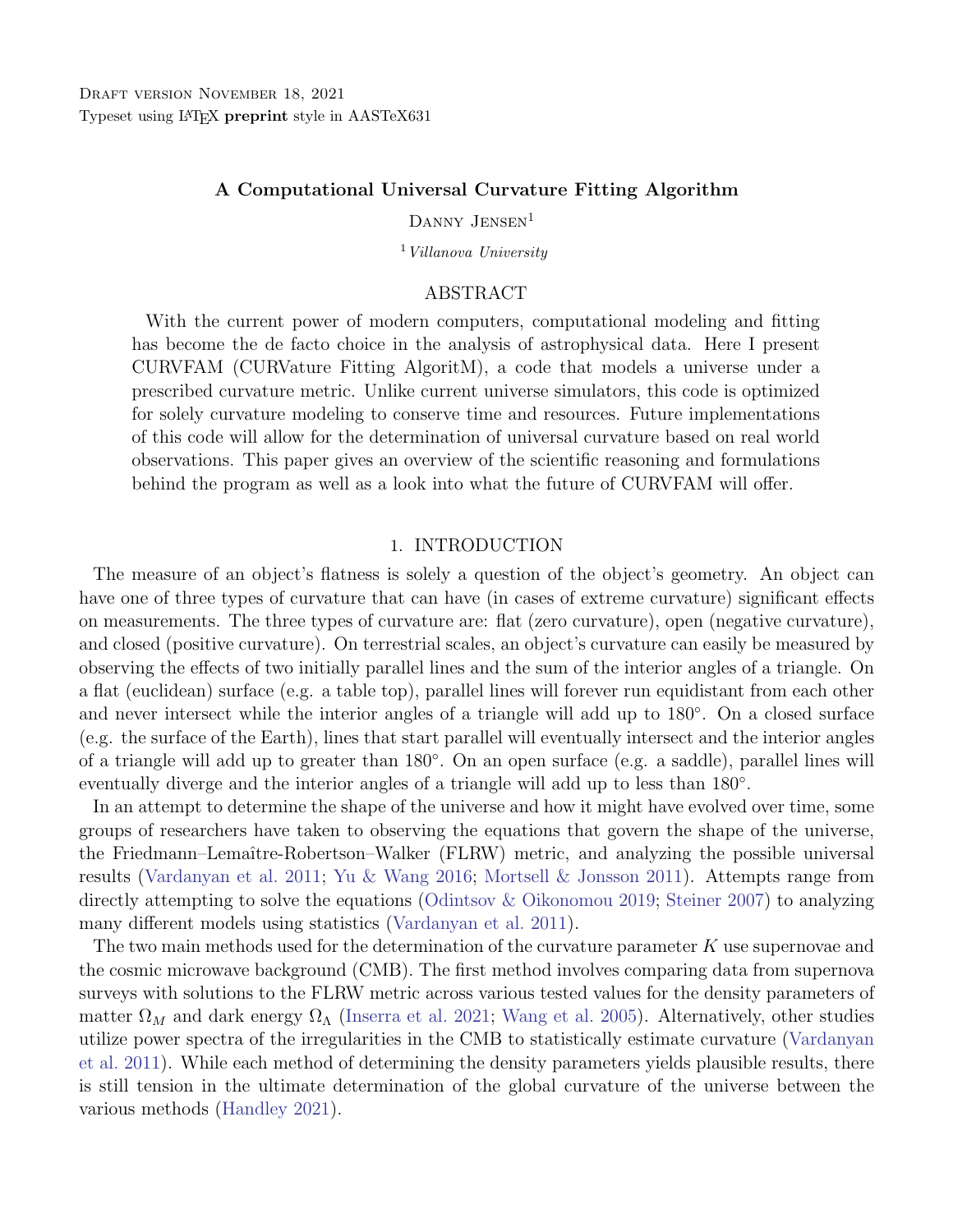# 2 Jensen

The method of prescribing different models to the universe and statistically analyzing which fits observed qualities of the universe better is typically used for constraining values such as the Hubble constant  $(H_0)$ , the current matter density parameter  $(\Omega_0)$ , and the current dark energy density parameter  $(\Omega_{\Lambda})$  to name a few [\(Inserra et al.](#page-7-5) [2021;](#page-7-5) [Gupta](#page-7-8) [2019\)](#page-7-8). It can, however, be extrapolated further to analyze additional parameters or even the shape of the universe as a whole.

A new approach to determining the global structure of the universe has been gaining popularity with the ever increasing processing power of modern computers. This approach models an entire universe of particles and subjects them to the laws of physics allowing for the system to evolve with time. At first, such simulations (called N-body simulations) were used to observe galaxy clustering [\(Aarseth](#page-7-9) [et al.](#page-7-9) [1979\)](#page-7-9), but more recently, these simulations are modeling universes with trillions of particles to high degrees of accuracy [\(Maksimova et al.](#page-7-10) [2021\)](#page-7-10). The implications of such detailed simulations is the ability to directly measure the desired parameters  $(\Omega_M, \Omega_{\Lambda}, H_0)$  from the simulated universe.

The difficulty with the universal simulations is the amount of computational power and time required to process such large amounts of calculations. This makes the use of such simulations excessive for solely determining curvature parameters. In the case of curvature modeling, a simulation more specifically designed with curvature in mind might provide a more appealing option.

In this paper I present a new method for determining the global curvature of the universe. I introduce the logical framework and baseline code for a curvature fitting algorithm (CURVFAM). I summarize the theory behind this method in Section [2.](#page-1-0) In Section [3](#page-2-0) I explain a lower dimension model as a simpler introduction to the more general case. I follow this with a more comprehensive model in Section [4.](#page-3-0) Future addendums to the code as well as streamlined processes are discussed in Section [5](#page-6-0) followed by a concluding summary in Section [6.](#page-6-1)

#### 2. THEORY

<span id="page-1-0"></span>There are two overarching methods to determining the properties of the universe: a bottom-up approach and a top-down approach. In a bottom-up approach, observable values and parameters are measured from objects existing in the universe (e.g. supernovae and quasars). A theory is then applied to the observables to determine the properties of the universe. In a top-down approach, the properties of the universe are assumed to be known and a value or function of values are applied to them to determine what values the observables would take on.

Here, I apply a top-down approach to determine a curvature function for the observable universe. I start by assuming that the curvature metric  $(K)$  can change as a function of both time and space.

<span id="page-1-1"></span>
$$
K(\vec{r},t) = \Upsilon(\vec{r})T(t) \tag{1}
$$

By prescribing a known curvature metric to a universe of test data, observables can be measured with respect to a chosen reference point. In this case, the observables will be: perceived distance to any object from the reference point and the measured angle formed between two observed objects with respect to the reference point.

The important distinction to make for observations in curved space is that the distance between any two objects is going to change depending on the curvature. As such, the apparent angle between the two objects (from the reference point) is going to increase or decrease based on the curvature. Figure [1](#page-2-1) shows how objects that would be in line in euclidean space (dashed lines) would be perceived to be separated by a different angle in curved space.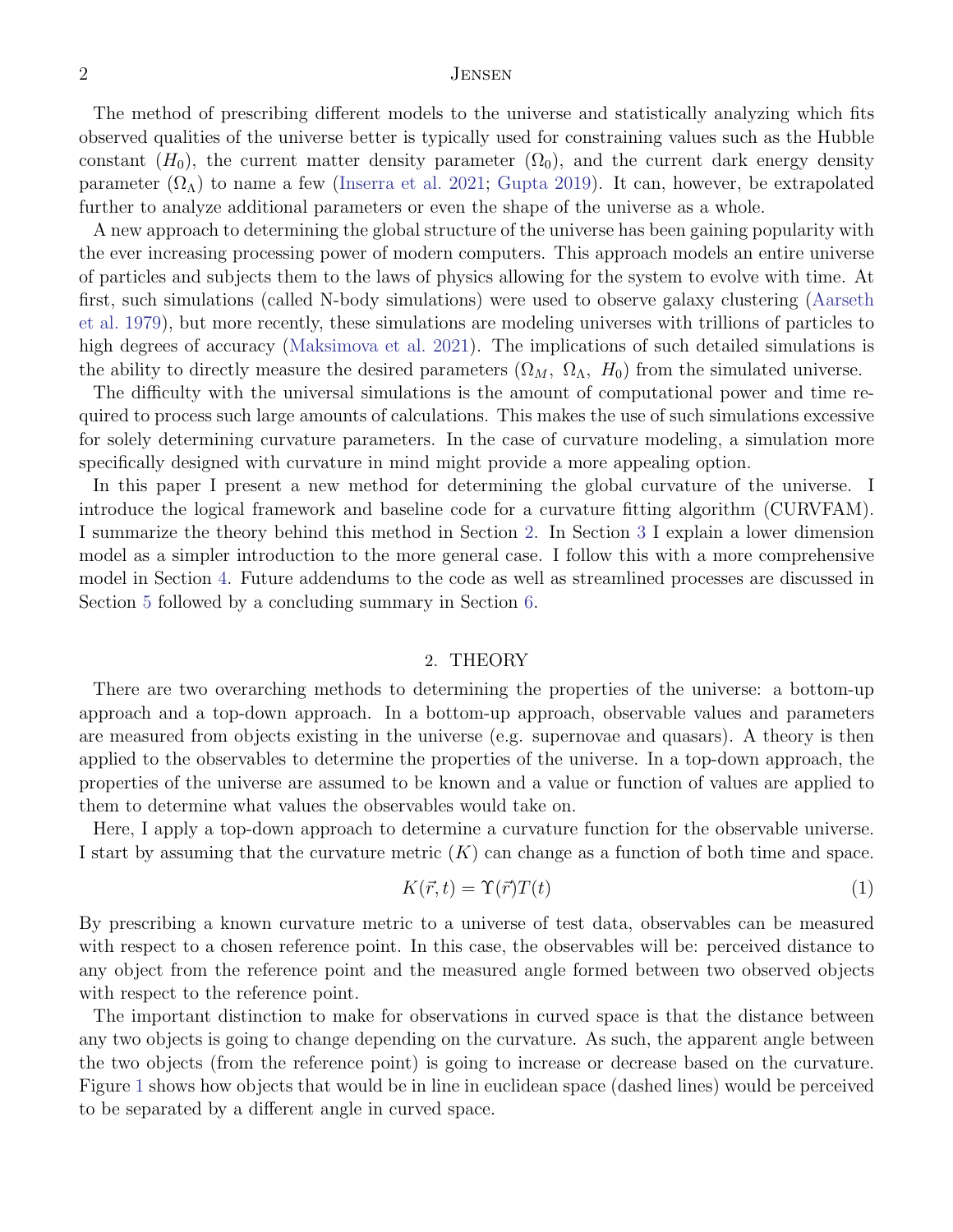

<span id="page-2-1"></span>**Figure 1.** Left: The observables measured from a reference point (distances:  $D_1$ ,  $D_2$  angle:  $\varphi$ ). Right: The difference between true positions of objects in line (dashed line) and their perceived locations in curved space (solid line).

By determining how the observables change for a set of objects with known, fixed locations, the dependence of observables on the curvature is shown. With the top-down model constructed, the curvature function (Equation [1\)](#page-1-1) can be optimized for a curvature that yields observables that we see in our own universe.

#### 3. 1-D MODEL

<span id="page-2-0"></span>Before designing a model that incorporates all dimensions, I first apply the math to a simpler one-dimensional model to see how curvature affects the observable on geometries that are easier to both comprehend and simulate.

For a one-dimensional model, the only observable would be the distance from the reference point along the direction of space. In euclidean space, this model would be a straight line. The curvature metric in this model is a function position. To model this, I generate a set of uniformly distributed points in flat space, then generate their positions in curved space by applying a prescribed curvature function to their locations. Figure [2](#page-3-1) shows how the positions of the objects in flat space are transcribed as new positions in curved space.

For any one-dimensional space, the distance between any two points is given by the distance formula for curves. Equation [2](#page-2-2) shows the distance  $D_i$  to any object  $S_i$  relative to the reference point. Here  $|K'|$  represents the modulus of the derivative of the curvature function.

<span id="page-2-2"></span>
$$
D_i = \int_0^{S_i} \sqrt{1 + |K'|^2} \, dx \tag{2}
$$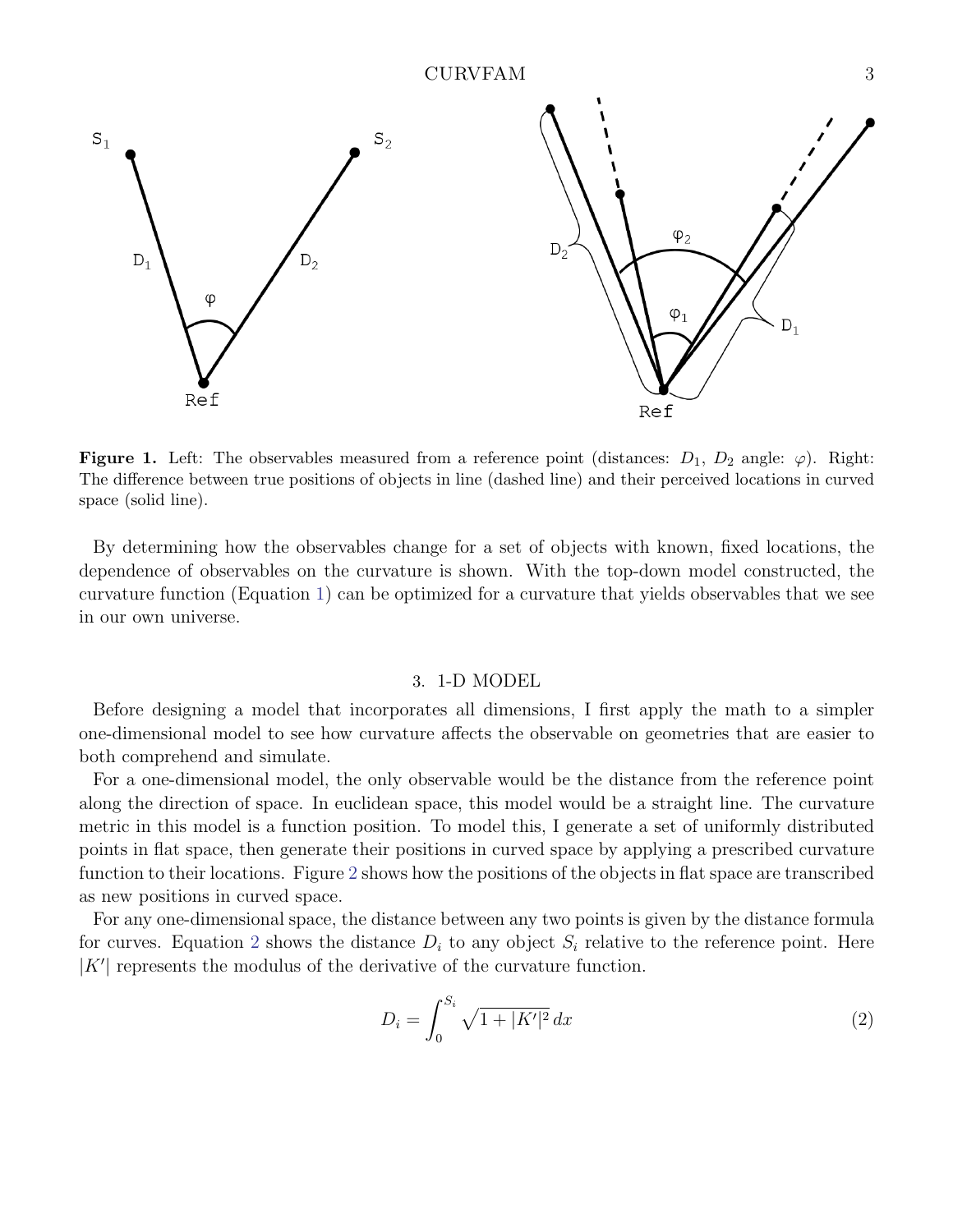

<span id="page-3-1"></span>Figure 2. How one-dimensional distance changes as the curvature of the space changes. In flat space the distance traveled is a straight line, but in curved space the distance traveled is a path length along the curvature function.

The effect of curvature on the distributions of distances is clear when the 1-D universe is populated and given an extreme curve in the form of a polynomial. Figure [3](#page-3-2) displays how the distribution of distances changed from uniform spacing and density to a less uniform distribution when acted on by curvature.



<span id="page-3-2"></span>Figure 3. How the distribution of one-dimensional distances changes when curvature is applied. It is important to note that the exact results depend on the curvature functions used.

## 4. COMPREHENSIVE MODEL

<span id="page-3-0"></span>In transitioning to higher spatial dimensions, it is important to note that the reference point is no longer at the zero point of a function of curvature. Rather, the reference point is now at the origin of a three-dimensional universe that is uniformly populated with points. The universe starts flat with the points distributed homogeneously and isotropically throughout the volume. Then, a curvature metric is prescribed to the space. Unlike the one-dimensional case, the curvature metric here is a series of three equations, each describing the curvature of a different spatial dimension. Equation [3](#page-4-0) shows how the curvature metric is broken into three separate functions where  $K_i$  describes the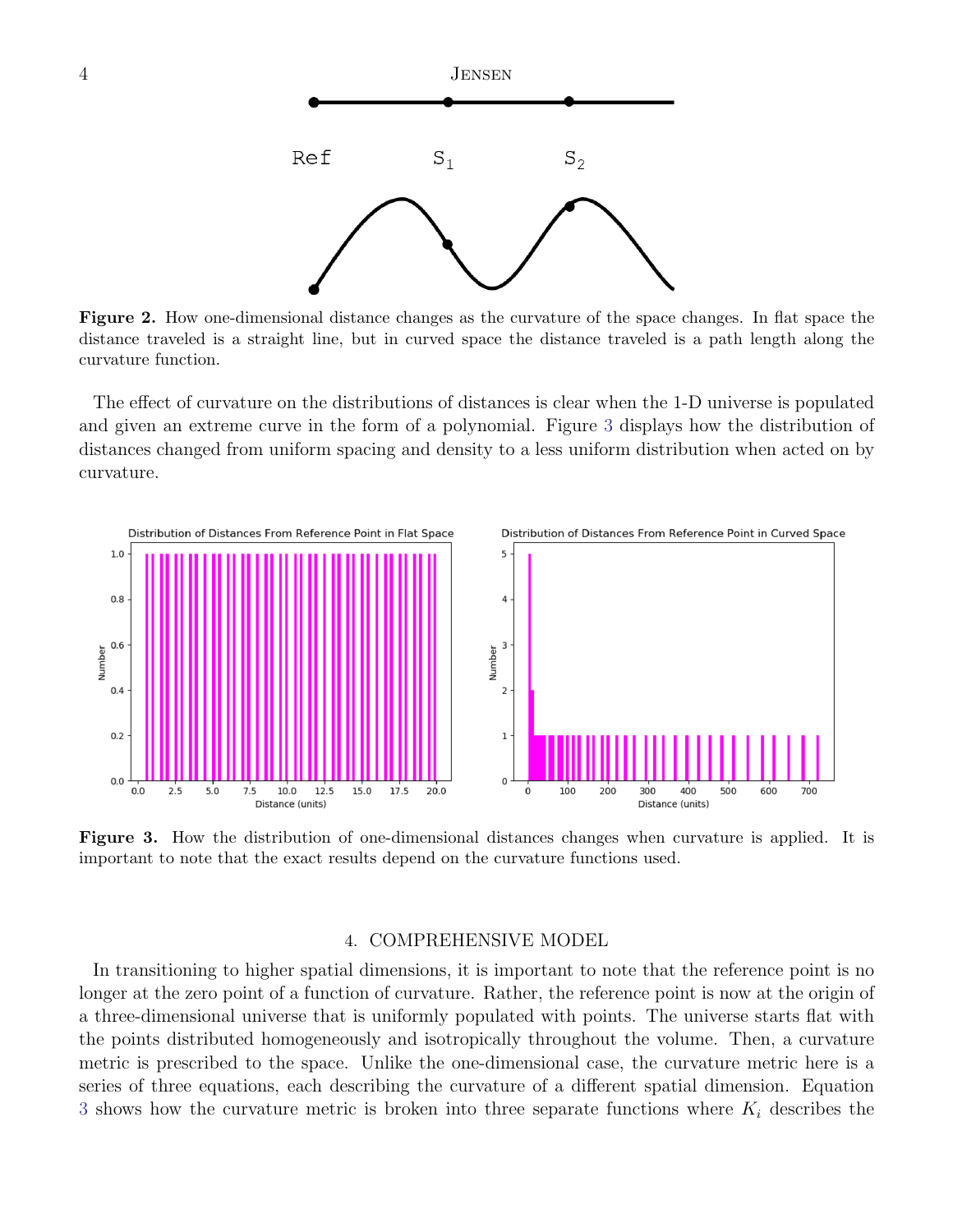### CURVFAM 5

curvature of space in the i<sup>th</sup> dimension. Spherical coordinates  $(\varphi, \theta, r)$  are chosen due to the fact that all observations are relative to a single reference point which I consider the origin here.

<span id="page-4-0"></span>
$$
K_{\varphi}(\vec{r},t) = \Upsilon(\vec{r})T(t)
$$
  
\n
$$
K_{\theta}(\vec{r},t) = \Upsilon(\vec{r})T(t)
$$
  
\n
$$
K_{r}(\vec{r},t) = \Upsilon(\vec{r})T(t)
$$
\n(3)

The prescribed curvature metric is applied to each point's position vector resulting in a new primed position vector that gives the point's primed location in curved space with regard to the euclidean space. Note here that while the r component of the spherical coordinates is representative of the radial distance from the reference point, this is synonymous with time due to the finite speed of light. Figure [4](#page-4-1) shows how curvature causes the observed spatial distribution of points to warp.



<span id="page-4-1"></span>Figure 4. How the three-dimensional uniform distribution is affected by spatial curvature. The reference point is at the center of the distribution. It is important to note that the exact results depend on the curvature functions used.

The degree of the effect is determined by the exact curvature that is applied to the model. In these preliminary cases, the curvature parameter is simply a series of polynomials to display more radical and clear results. When fitting observational data, a series of exponentials with variable coefficients and orders would be more descriptive.

The change in spatial distribution also changes the observed angle between any two points. To determine the effects of curvature on the observed angles, I considered every pair of two adjacent data points. Adjacent is defined here as two points that, in flat space, lie directly next to each other along a single dimension  $(x, y, z)$  and differ by one separation distance in only one coordinate (eg.  $(1,1,1)$  is adjacent to  $(1,2,1)$  but is adjacent to neither  $(1,2,2)$  nor  $(1,3,1)$ ). I use the angle distribution and the average angle value for flat space as a reference against which to compare the distribution and average angle value for the same pairs in curved space.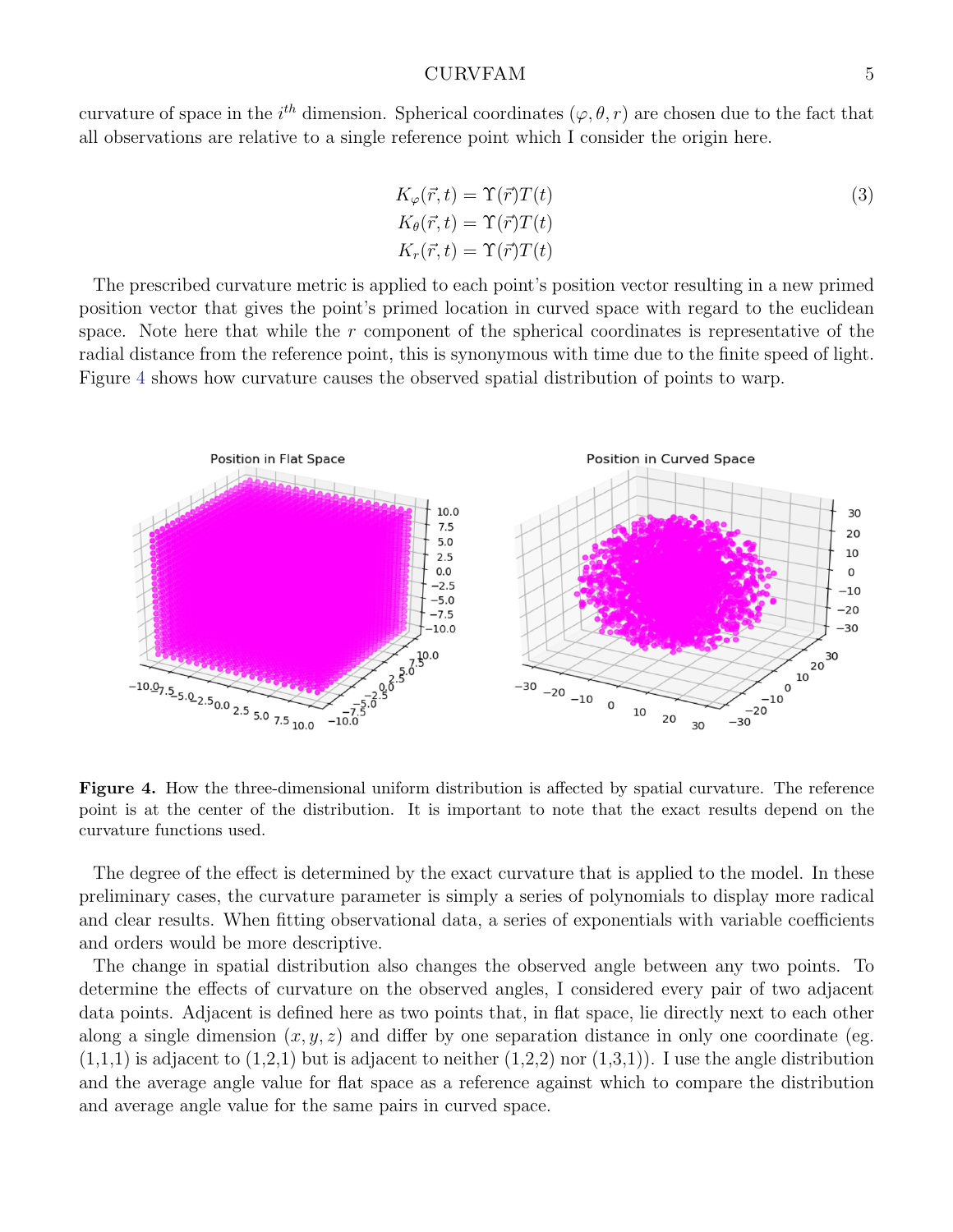# 6 Jensen



<span id="page-5-0"></span>Figure 5. How the distribution of angles as well as the average angle value is affected by the spatial curvature. It is important to note that the exact results depend on the curvature functions used.

Figure [5](#page-5-0) shows how the same curvature that was applied to produce Figure [4](#page-4-1) affects the observed angles between previously adjacent pairs. In flat space, the angles between pairs is a very narrow distribution. This is expected due to the uniform nature of the points. When curvature is applied, the distribution loses the initial uniformity and the average angle between previously adjacent points will change. Generally this will be observed in a spreading of the distribution and an increase in the mean angle. For the test case here, the distribution spreads out and the mean angle increases.



<span id="page-5-1"></span>Figure 6. How the distribution of distances as well as the average distance value is affected by the spatial curvature. It is important to note that the exact results depend on the curvature functions used.

The last observable to examine is the radial distance to the points. The curvature parameter is also a function of time which is described by this distance. Figure [6](#page-5-1) displays how curvature can effect the apparent distance between a point and the reference point. The distance in flat space is a near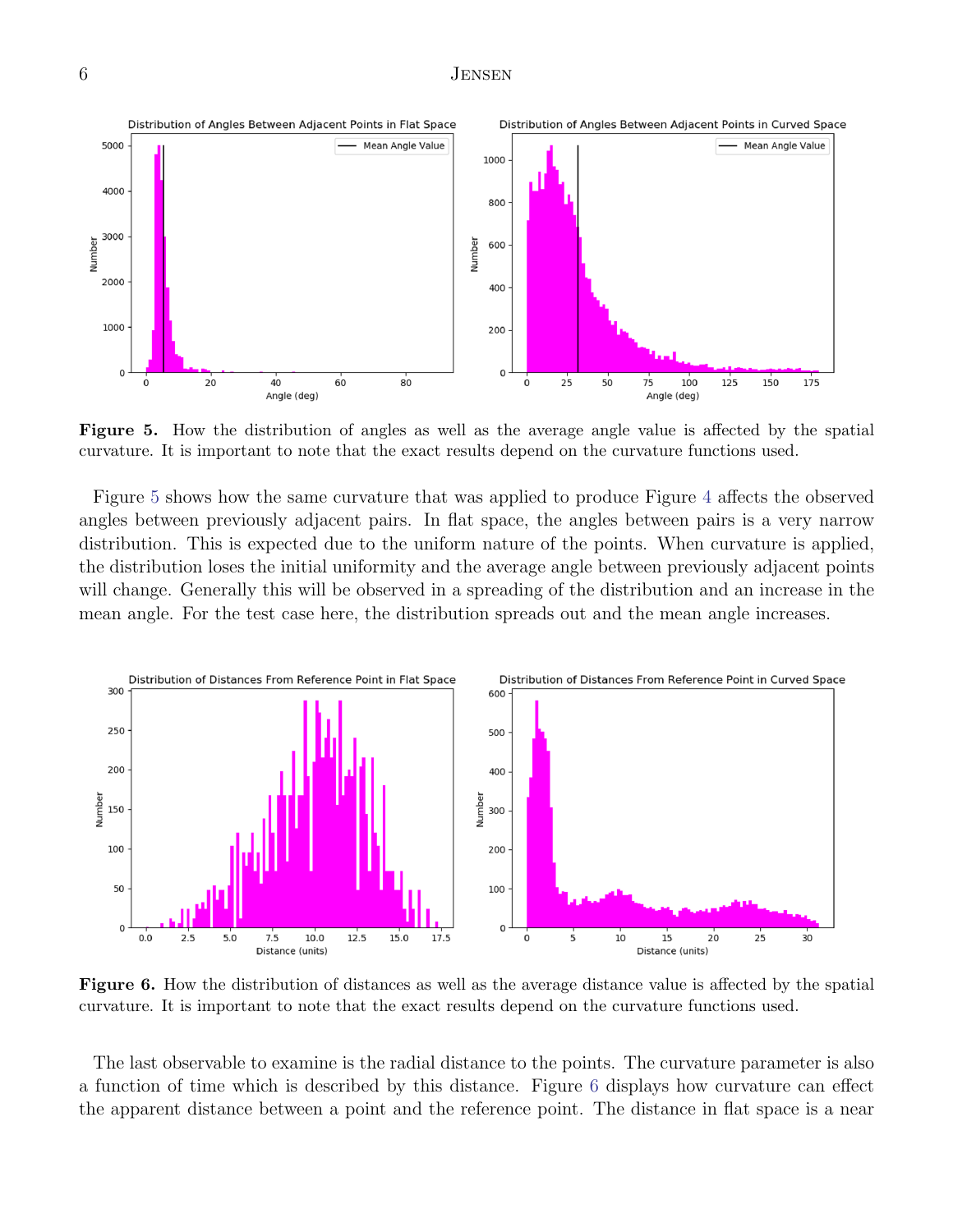#### CURVFAM 7

symmetrical distribution representative of the initial cubic uniformity. When curvature is applied, the distances to the points no longer appears as symmetrical as the initial uniformity is lost.

The program now successfully considers the observables I had set out in Section [2:](#page-1-0) the distance to an object and the angle formed between two objects through the reference point. Now I address the future fitting aspect of the program.

## 5. FUTURE IMPLEMENTATIONS

<span id="page-6-0"></span>At it's current stage, CURVFAM does not yet posses a finalized fitting component. Future versions of CURVFAM will include a fitter that allows for the interpretation of real-world observational data. The fitter will utilize the same top-down method of describing curvature in order to determine which curvature parameter best fits imported observable data. The difference is that rather than applying curvature to a set of uniform points, the observational data will represent the data points in curved space. The fitter is then tasked with finding the best curvature functions to produce the observed results. An additional component that will be added to future versions is the inclusion of general relativity. When considering universal curvature, general relativity plays a significant part in the determination of universal parameters such as density parameters and values such as the Hubble constant. As such, the fitter will take relativity into account and return a curvature fit as well as possible universal parameter values.

With the large amounts of data available for use publicly [\(Guillochon et al.](#page-7-11) [2017\)](#page-7-11) as well as the possibility of future supernovae surveys, the ability to process large amounts of data with speed and accuracy is important. CURVFAM already demonstrates the ability to handle thousands of data points in this current top-down state. However, with the addition of the fitting algorithm, a decrease in efficiency is to be expected. As such, new methods of modeling as well as new fitting algorithms will be continually tested and applied to CURVFAM.

In its current state, CURVFAM works as a client side code that must be directly modified to include the local data files. In future implementations we will apply a more user friendly front end GUI to help streamline data input and output. This will allow for the code to be accessed as either a package or program without the need to directly edit the source code. Stemming off from this, even further versions of CURVFAM can be modified to be presented in a web-based format. This will allow for the intense calculations to be run on more efficient servers and provide additional ease-of-use for the user.

#### 6. CONCLUSION

<span id="page-6-1"></span>In this paper I presented the current state of a continuing process towards unifying computational modeling and universal curvature fitting. CURVFAM is a code that allows for the determination of observables in a prescribed curved space. The implication of this is the ability to reverse this process and find a curvature that generates the observed curved space values. With the advent of a universe simulator designed with the sole purpose of determining curvature parameters, future curvature measurements with new and old data alike will be faster and less computationally intense.

In its current state, CURVFAM has the ability to display the effects of various curvatures on any chosen selection of data. This is useful in the testing of theories regarding the effects of curvature on systems. Later versions of CURVFAM will include a statistical fitting algorithm as well as a more user friendly GUI for streamlined data input and output. This will allow for the automated fitting of